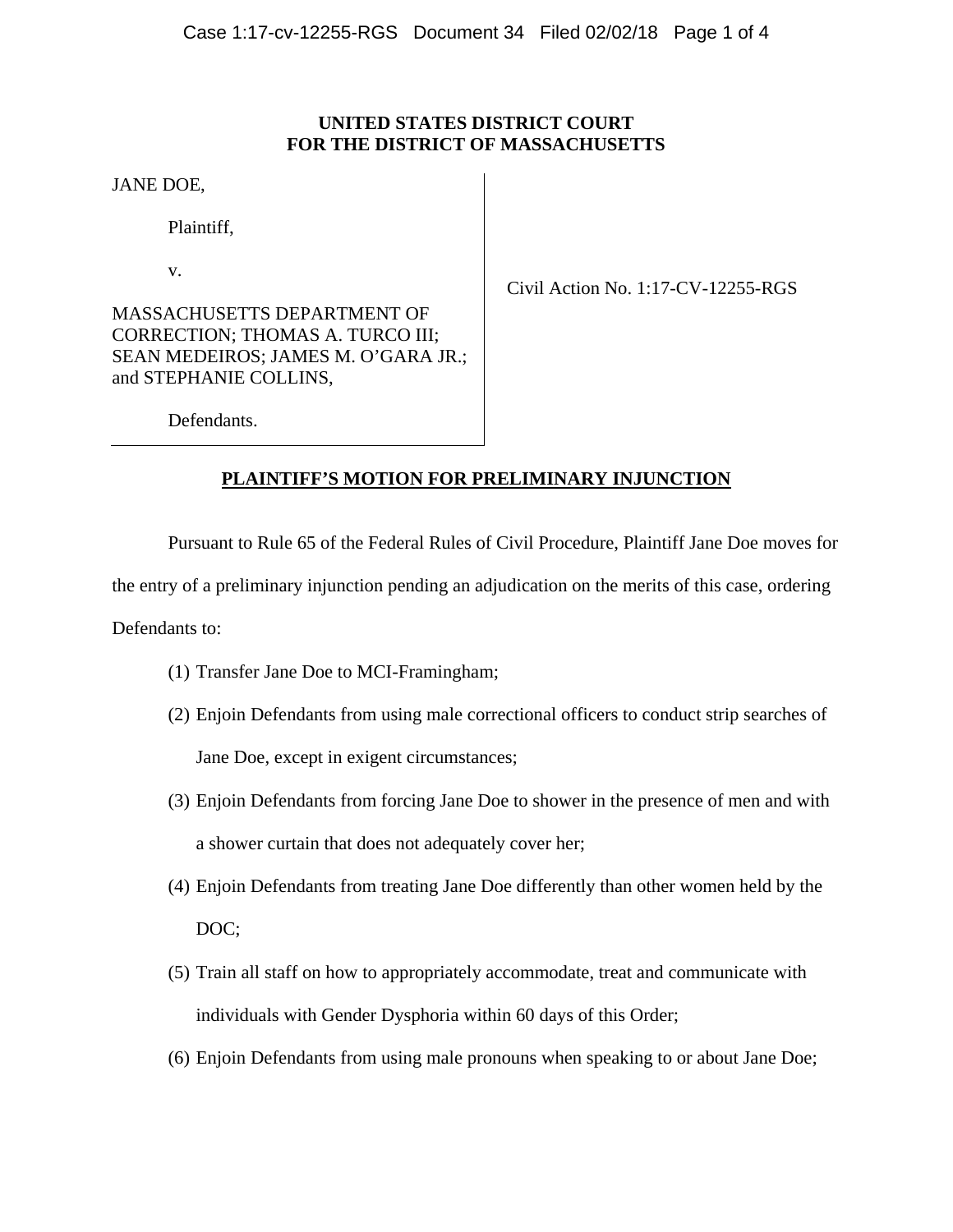- (7) Enjoin Defendants from referring to Jane Doe by her former male name (or any abbreviated version thereof);
- (8) Refer to Jane Doe by her chosen female name; and
- (9) Award such other and further relief as is just and proper.

 In support of this motion, Plaintiff respectfully refers the court to the following contemporaneously filed documents:

- (1) Memorandum of Law in Support of Plaintiff Jane Doe's Motion for Preliminary Injunction;
- (2) Affidavit of Jane Doe;
- (3) Affidavit of Dr. Randi Ettner; and
- (4) Affidavit of James Aiken.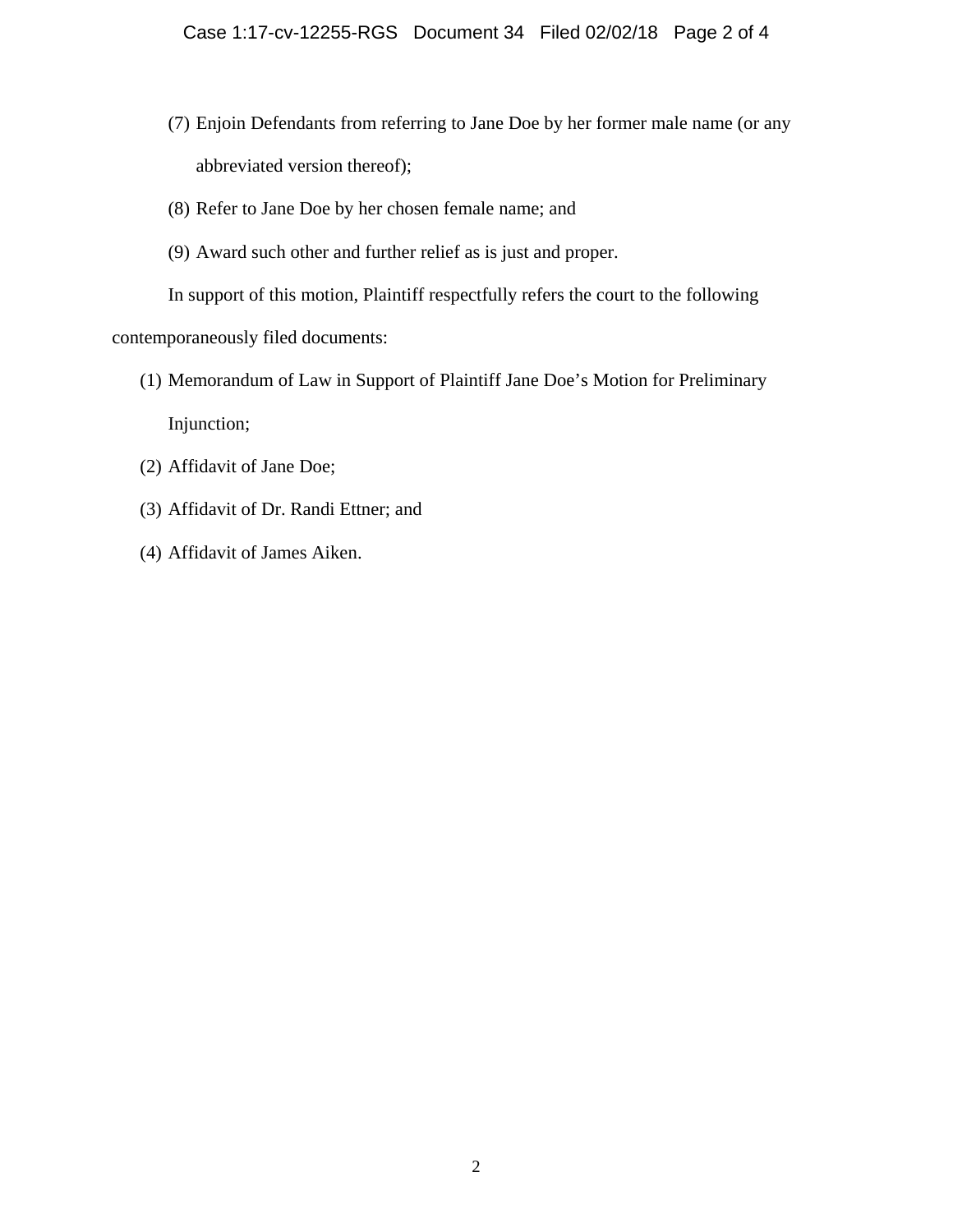/s/ J. Anthony Downs\_\_\_\_\_\_\_\_ J. Anthony Downs (BBO# 552839) Tiffiney F. Carney (*pro hac vice*  pending) Louis L. Lobel (BBO# 693292) Ashley E. Moore (BBO# 694731) GOODWIN PROCTER LLP 100 Northern Avenue Boston, Massachusetts 02210 Tel.: +1 617 570 1000 E-mail: jdowns@goodwinlaw.com tcarney@goodwinlaw.com llobel@goodwinlaw.com amoore@goodwinlaw.com

Jennifer Levi (BBO# 562298) Bennett Klein (BBO# 550702) GLBTQ Legal Advocates & Defenders 30 Winter Street, STE 800 Boston, Massachusetts 02108 Tel.: +1 617 426 1350 Email: jlevi@glad.org bklein@glad.org

Elizabeth Matos (BBO# 671505) Joel Thompson (BBO# 662164) Prisoners' Legal Services 10 Winthrop Square, 3rd Floor Boston, MA 02110 Tel.: +1 617 482 6383 E-mail: lmatos@plsma.org jthompson@plsma.org

Dated: February 2, 2018